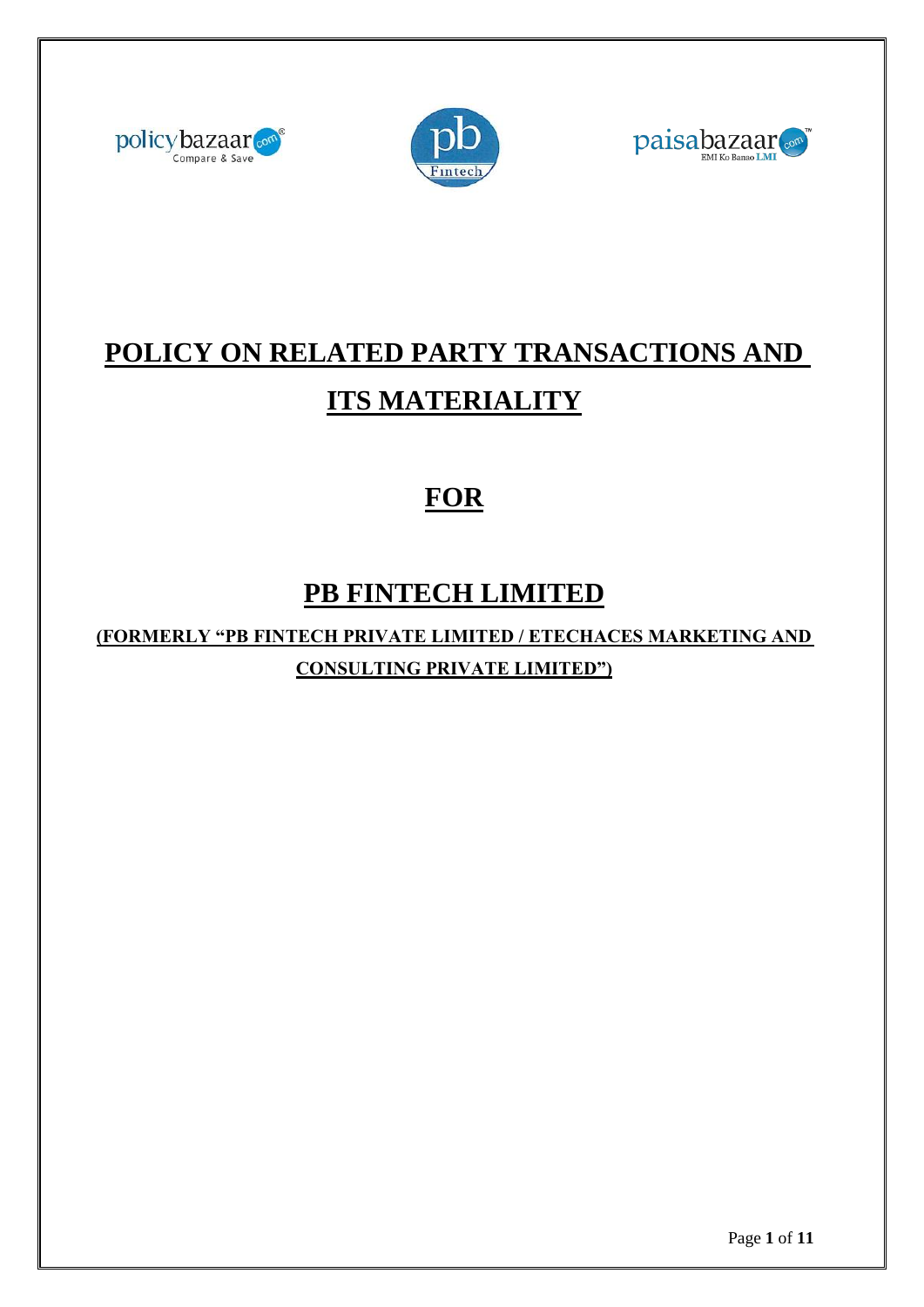





### **Document Control:**

| <b>Type Of Information</b>  | <b>Document Data</b>                                     |  |
|-----------------------------|----------------------------------------------------------|--|
| Document Title              | Policy on Related Party Transactions and its materiality |  |
| Document Code               | PB Fintech V1.1                                          |  |
| Date of Release             | 19-Oct-2021                                              |  |
| Document Version No.        | 1.1                                                      |  |
| Department of Record        | Secretarial                                              |  |
| Document Author(s)          | <b>Anand Kumar Pandey</b>                                |  |
| Document Reviewer           | Bhasker Joshi                                            |  |
| Security Classification     | Internal                                                 |  |
| Document Status             | Final                                                    |  |
| Date of approval /amendment | October 19, 2021/ amended on May 13, 2022                |  |

#### **Document Revision History:**

| Ver. No. Date |             | <b>Change</b>          | <b>Author</b>             | <b>Reviewed by</b>       | <b>Approved By</b>        |
|---------------|-------------|------------------------|---------------------------|--------------------------|---------------------------|
|               |             | <b>Description</b>     |                           |                          |                           |
| 1.0           | 19-Oct-2021 | <b>Initial Release</b> | <b>Anand Kumar Pandey</b> | Bhasker Joshi –          | Board of Directors –      |
|               |             |                        | - Secretarial             | <b>Company Secretary</b> | <b>PB</b> Fintech Limited |
| 1.1           | 13-May-2022 | Revised                | Payal Sharma -            | Bhasker Joshi –          | Board of Directors –      |
|               |             |                        | Secretarial               | Company Secretary        | <b>PB</b> Fintech Limited |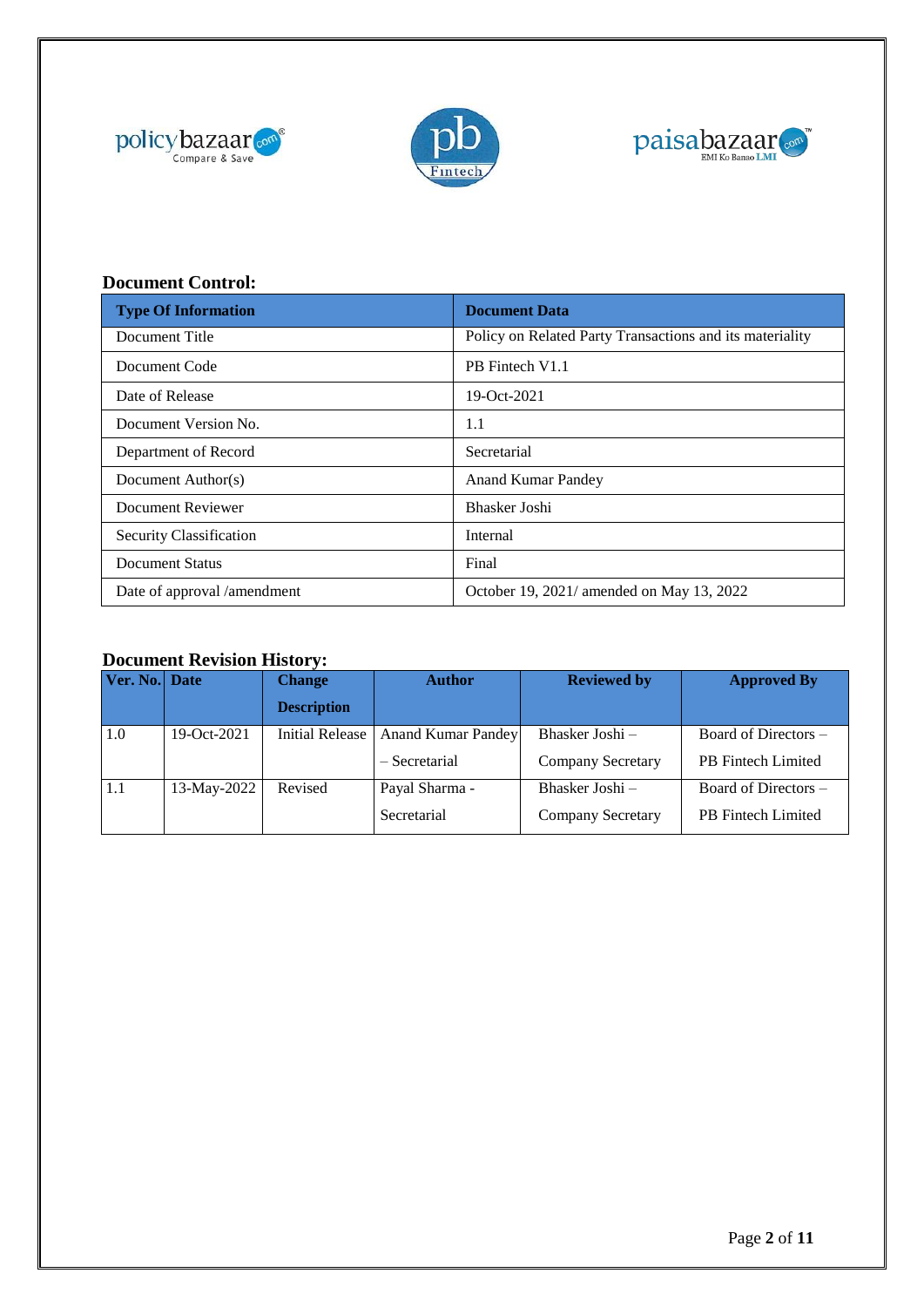





#### **POLICY ON RELATED PARTY TRANSACTIONS AND ITS MATERIALITY**

#### **1. Preamble**

The Board of Directors (**the "Board"**) of PB Fintech Limited (formerly known as PB Fintech private Limited/ Etechaces Marketing and Consulting Private Limited) (**the "Company"** or **"PB Fintech"**), has adopted the policy and procedures with regard to Related Party Transactions and also its materiality, described herein and forming a part of this policy document and this policy shall be effective from October 19, 2021.

The Audit Committee will review and recommend to the Board any amendments required to be made to this policy from time to time and the policy would stand amended on its approval. This policy has been readopted by board on 13<sup>th</sup> May 2022 and shall be effective from 01<sup>st</sup> April 2022 in line with SEBI (LODR) (Sixth Amendment) Regulations,2021.

This policy will be applicable to the Company. This policy is to regulate transactions between the Company and its Related Parties and also determine the materiality of the transactions based on the applicable laws and regulations applicable to the Company.

#### **2. Purpose**

This policy has been framed to comply with the requirement of Regulation 23 of Securities and Exchange Board of India (Listing Obligations and Disclosure Requirements) Regulations, 2015 (**"SEBI LODR"**) and in terms of Section 188 of the Companies Act, 2013(hereinafter referred to as **"the Act"**) read with the relevant rules and intended to ensure the proper approval, disclosure and reporting requirements of transactions between the Company and its Related Parties as laid down in the SEBI LODR and the Act. Such Related Party Transactions are considered appropriate only if they are in the best interests of the Company and its shareholders. The Company is required to disclose this policy on its website and the details of the web link at which the policy can be accessed would be provided in the Annual Report.

#### **3. Definitions**

**"Audit Committee or Committee"** means Committee of Board of the Company constituted under provisions of Regulation 18 of SEBI LODR and Section 177 of the Companies Act, 2013.

**"Arm's Length Transaction"** means a transaction between two related parties that is conducted as if they were unrelated, so that there is no conflict of interest.

**"Board"** means Board of Directors of the Company.

**"Key Managerial Personnel"** means key managerial personnel as defined under the Companies Act, 2013 and includes:

- **i.** Managing Director, or Executive Director or Chief Executive Officer or Manager;
- **ii.** a Whole-time Director:
- **iii.** Company Secretary; and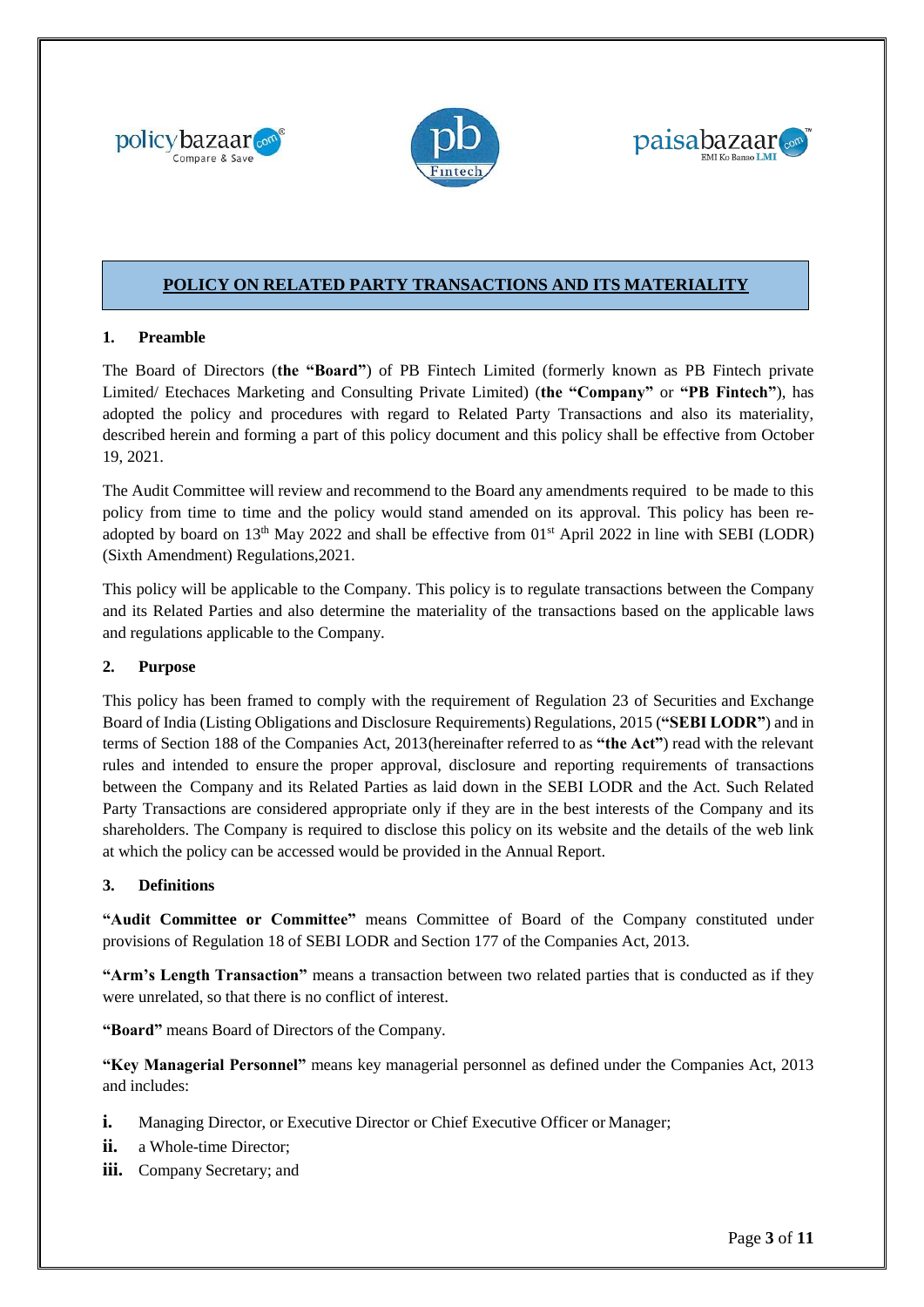





#### **iv.** Chief Financial Officer

**"Material Related Party Transaction"** means a transaction with a related party if the transaction/ transactions to be entered into individually or taken together with previoustransactions during a financial year, exceeds Rs.1,000 Crores or ten percent of the annual consolidated turnover of the Company, as per the last audited financial statements of the Company, whichever is lower or such sum as may be prescribed under SEBI (Listing Obligations and Disclosure Requirements) Regulations, 2015 and as amended from time to time.

Notwithstanding the above, a transaction involving payments made to a Related Party with respect to brand usage or royalty shall be considered material if the transaction(s) to be entered into individually or taken together with previous transactions during a financial year, exceed five percent of the annual consolidated turnover of the Company as per thelast consolidated audited financial statements of the Company.

**"Material Modification"** Material modification will mean and include any modification to an existing related party transaction having variance of 10% of the existing limit as sanctioned by the Audit Committee.

**"Omnibus Approval"** means Omnibus Approval as stated in Clause 4.3 of this Policy made in line with Rule 6A of the Companies (Meeting of Board and its Powers) Rules, 2014 and Regulation 23 of SEBI (Listing Obligations and Disclosure Requirements) Regulations, 2015, as amended and applicable from time to time.

**"Policy"** means this Policy on Related Party Transactions and its materiality.

**"Related Party"** means a related party as defined under (i) Section 2 (76) of the Companies Act, 2013, as amended from time to time, (ii) the applicable accounting standards and (iii) SEBI LODR, as amended from time to time

The definition of related party as defined under section 2(76) of the CompaniesAct, 2013 is reproduced as follows:

**A.** Related Party with reference to the Company under Section 2(76) of the Companies Act, 2013 means

- **i.** a Director or his relative
- **ii.** a Key Managerial Personnel or his relative
- **iii.** a firm, in which a Director, Manager or his relative is a partner
- **iv.** a private company in which a Director or Manager or his relative is a Member or Director
- **v.** a public company in which a Director or Manager is a Director and holds alongwith his relatives, more than two per cent of its paid-up share capital
- **vi.** any Body Corporate whose Board, Managing Director or Manager is accustomedto act in accordance with the advice, directions or instructions of a Director or Manager

**vii.**any person under whose advice, directions or instructions a Director or Manageris accustomed to act: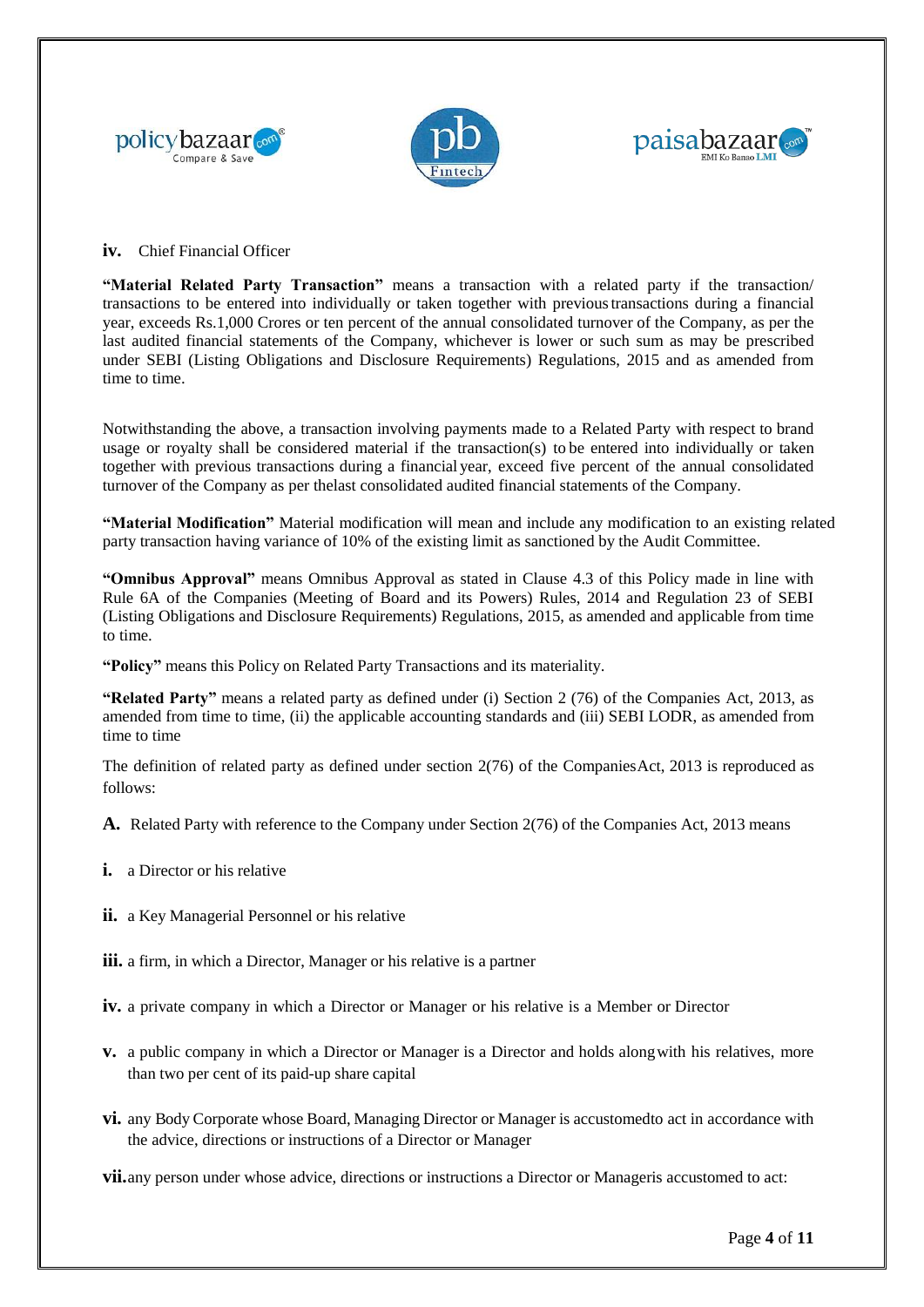





Provided that nothing in sub-clauses (vi) and (vii) shall not apply to the advice, directions orinstructions given in a professional capacity;

- **viii.** any company/body corporate which is (A) a holding, subsidiary or an associate Company of such Company; or (B) a subsidiary of a holding Company to which it is also a subsidiary or (C) an investing company or the venturer of the Company;
- **ix.** Director other than an independent director or Key Managerial Personnel of the holding company or his relative with reference to a Company;

The definition of related party under the accounting standards is reproduced as follows:

**B.** Meaning of Related Party under the applicable accounting standards is as follows:

As per Ind AS-24, the parties are related to each other if at any time during the reporting period one party has the ability to control the other party or exercise significant control over the other party in making financial and / or operating decisions.

C. The definition of related party under SEBI (Listing Obligations & Disclosure Requirements) Regulations, 2015 as follows:

"Related Party" means a related party as defined under sub-section (76) of section 2 of the Companies Act, 2013 or under the applicable accounting standards:

Provided that:

(a) any person or entity forming a part of the promoter or promoter group of the listed entity; or

(b) any person or any entity, holding equity shares:

(i) of twenty per cent or more; or

(ii) of ten per cent or more, with effect from April 1, 2023;

in the listed entity either directly or on a beneficial interest basis as provided under section 89 of the Companies Act, 2013, at any time, during the immediate preceding financial year; shall be deemed to be a related party:"

#### *Control means:*

**a)** Ownership, directly or indirectly, of more than one half of the voting power of anenterprise, or

- **b**) Control of the composition of the Board of the Company or the composition of the corresponding governing body in case of any other enterprise, or
- **c)** A substantial interest in voting power and the power to direct, by statute oragreement, the financial and / or operating policies of the enterprise.

Related party relationships covered are as under:

**a)** Enterprises, that directly, or indirectly through one or more intermediaries, control,or are controlled by, or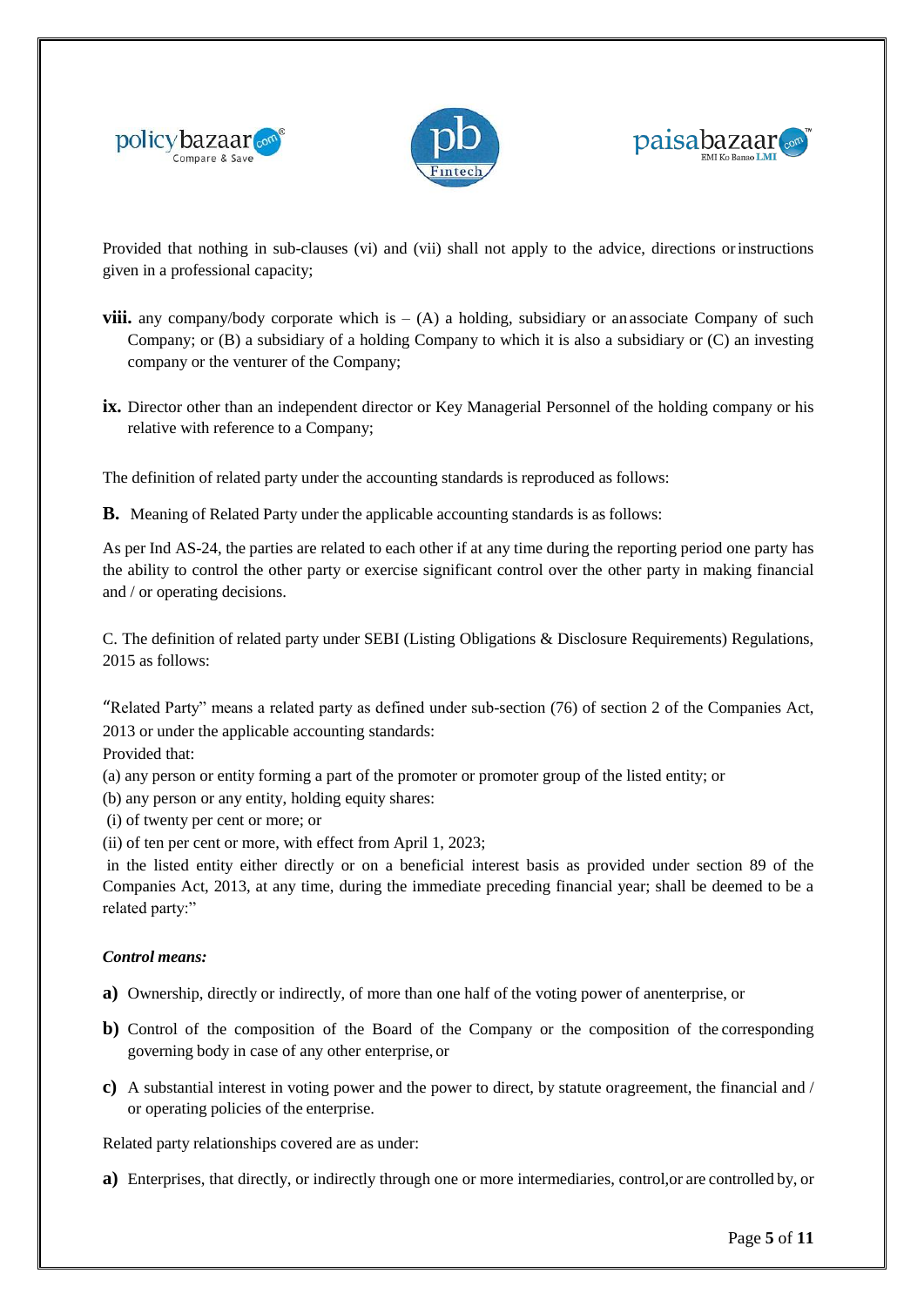





are under common control with the reporting enterprise (this includes holding companies, subsidiaries and fellow subsidiaries);

- **b)** associate or joint venture of the reporting enterprise (or an associate or jointventure of a member of a group of which the other entity is a member); or
- **c)** individuals owning, directly or indirectly, an interest in the voting power of thereporting enterprise that gives them control or significant influence over the enterprise, and relatives of any such individual;
- **d)** Key Management personnel and relatives of such personnel; and
- **e)** Enterprises over which and person described in (c) or (d) is able to exercise significant influence.
- **f) "Related Party Transaction"** is a transfer of resources, services or obligations between a company and a related party, regardless of whether a price is charged, including transactions as defined as a "related party transaction" under the relevant provisions of the Companies Act, 2013 or the SEBI Listing Regulations or any other related law, regulation, standard and:
	- (a) sale, purchase or supply of any goods or materials;
	- (b) selling or otherwise disposing of, or buying, property of any kind;
	- (c) leasing of property of any kind;
	- (d) availing or rendering of any services;
	- (e) appointment of any agent for purchase or sale of goods, materials, services or property;
	- (f) such related party's appointment to any office or place of profit in the company, its subsidiary company or associate company; and
	- (g) underwriting the subscription of any securities or derivatives thereof, of the company:

*Explanation:* A "transaction" shall be construed to include single transaction or a groupof transactions in a contract.

**"Relative"** means relative as defined under Section 2(76) of the Companies Act,2013.

#### **4. Policy**

Every Related Party Transactions proposed to be entered into by the Company must be reported to the Audit Committee for prior approval in accordance with this Policy and applicable laws. If the law requires prior approval of the Board for any Related PartyTransactions, or if the Board elects to review and approve any such Related Party Transactions then such transaction shall be approved by the Board.

In accordance with this Policy, the Audit Committee may grant omnibus or blanket approvals for the proposed Related Party Transactions which are regular/routine/repetitive in nature. The Audit Committee may also, in the interest of the conduct of affairs of the Company, grant omnibus/blanket approval for Related Party Transactions that cannot be foreseen up to a value of Rs. 1 crore per transaction.

#### **4.1. Identification of potential Related Party Transactions**

Each Director and Key Managerial Personnel is responsible for providing notice to the Board or Audit Committee of any potential Related Party Transaction involving him or her or his or her Relative, including any additional information about the transaction that the Board/Audit Committee may reasonably request.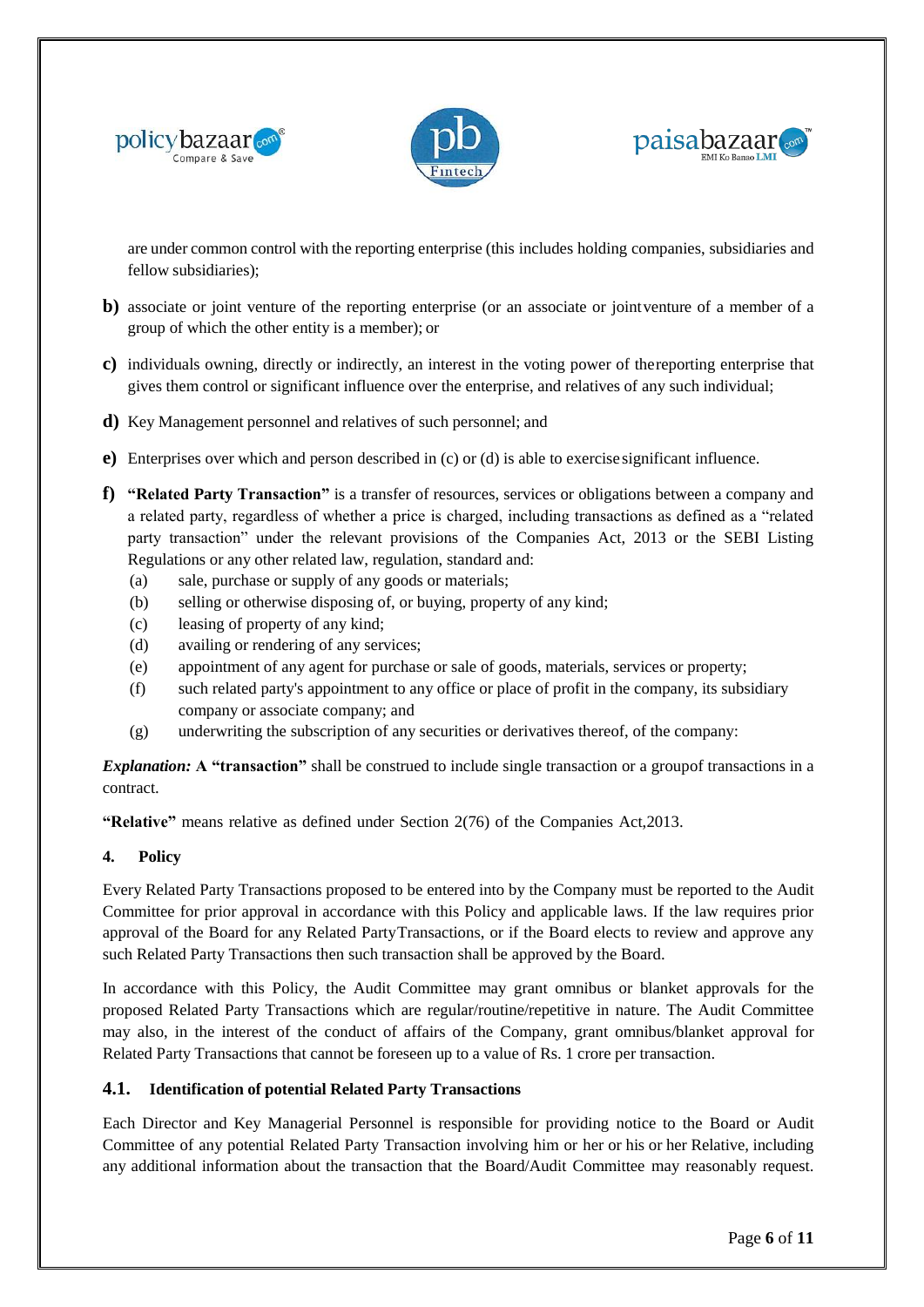





Board/Audit Committee will determine whether the transaction does, in fact, constitute a Related Party Transactionrequiring compliance with this Policy and applicable laws.

Each Director and Key Managerial Personnel shall at the time of appointment and thereafter make an annual declaration to the Company within the first week of the financial year as regards his or her interest, shareholdings in other companies'/body corporates and also the list of relatives and their interest in other companies/ firm/ bodycorporates and this declaration shall be placed before the Board at their first meeting held in the financial year. Any change in the declarations as regards any additions/ deletions shall be intimated by the Directors and Key Managerial Personnel by way of a fresh declaration to the Company within 7 days of such change. All such declarations about the change received by the Company shall be placed before the Board at the first subsequent meeting held after the receipt.

The validity of the above declaration would be only and up to the date of the first Audit Committee/ Board meeting of the following financial year and a fresh declaration is required to be given in the manner as mentioned above for each financial year.

The Company strongly prefers to receive such notice of any potential Related Party Transaction well in advance so that the Audit Committee/Board has adequate time to obtain and review information about the proposed transaction.

#### **4.2. Pricing methodology for Related Party Transactions**

The Related Party Transactions with any Related Party should be entered on Arm's Length basis (unless otherwise determined by the Board and in such cases wherever necessary with the requisite approval of the shareholders) and should be negotiated inthe same manner as being done while dealing with an independent third party. While fixing the price, due regard should be given to the surrounding business and commercial situation and such situation need to be documented and should be available for inspection by the Board.

#### **4.3. Review and Approval of Related Party Transactions**

#### Prior approval of the Audit Committee

All proposed Related Party Transactions shall be referred to the next regularly scheduled meeting of Audit Committee for its review and approval. It is clarified that No Related Party Transaction shall and subsequent material modification be entered into without seeking the prior approval of the Audit Committee.

Any member of the Committee or the Directors of the Board who has a potential interestin Related Party Transaction placed before the Committee will in terms of Rule 15 (2) of Companies (Registration Offices and Fees) Rules, 2014 shall not be present at the meeting during discussions on the subject matter and shall recuse himself or herself and abstain from discussion and voting on the approval of the Related Party Transaction. The members of the audit committee, who are independent directors, can only approve related party transactions

A Related Party Transaction to which the subsidiary of a PB Fintech Ltd is a party but PB Fintech Ltd is not a party, shall require prior approval of the Audit Committee if the value of such transaction whether entered into individually or taken together with previous transactions during a financial year exceeds ten per cent of the annual consolidated turnover, as per the last audited financial statements of the PB Fintech Ltd;

With effect from April 1, 2023, a Related Party Transaction to which the subsidiary of PB Fintech Ltd is a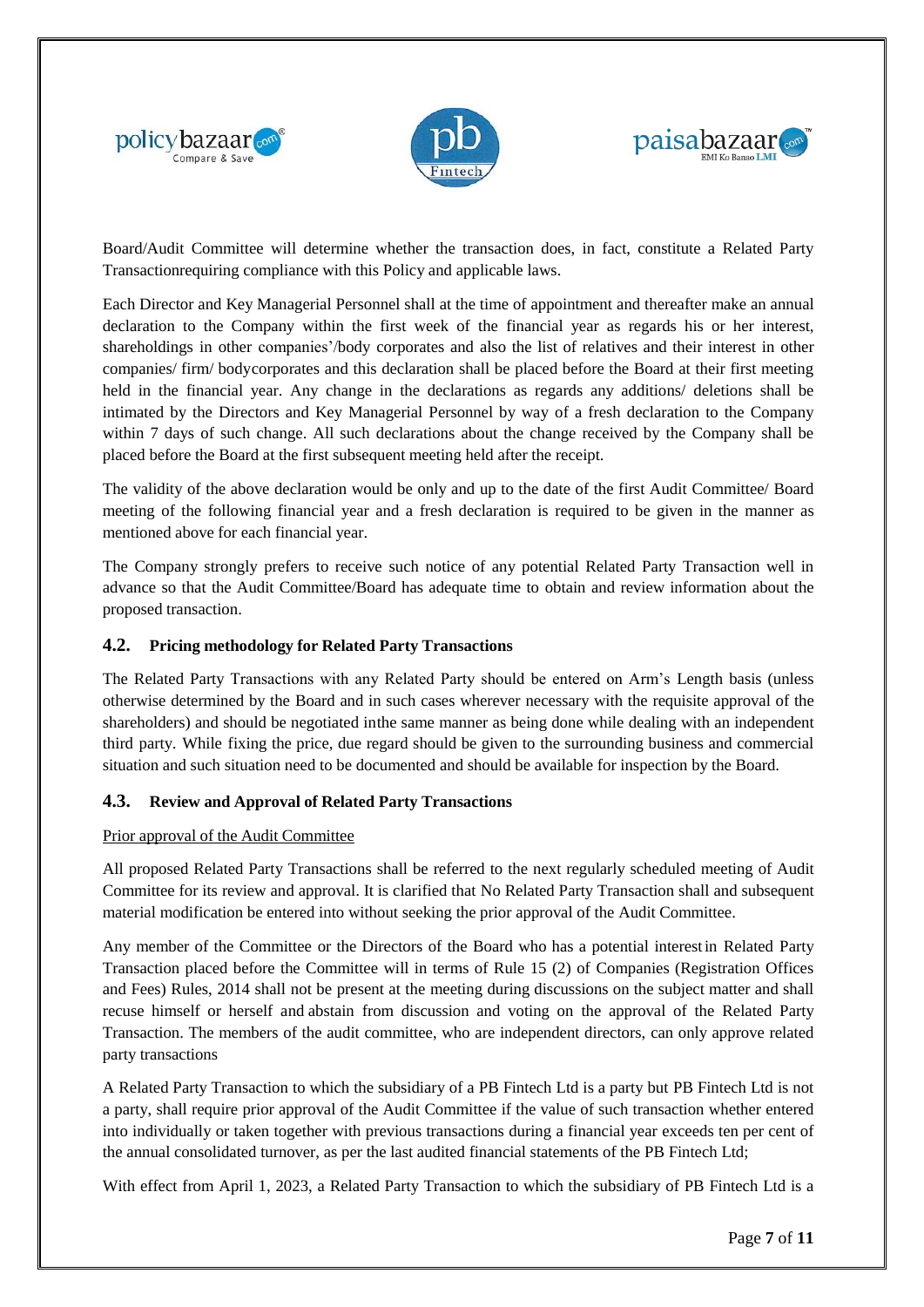





party but the PB Fintech Ltd is not a party, shall require prior approval of the Audit Committee if the value of such transaction whether entered into individually or taken together with previous transactions during a financial year, exceeds ten per cent of the annual standalone turnover, as per the last audited financial statements of the subsidiary;

Any member of the Committee who has a potential interest in any Related Party Transaction(s) will recuse himself or herself and abstain from discussion and voting on the approval of the Related Party Transaction(s).

#### Approval through circular resolution

In the event it becomes impractical or undesirable to wait until a meeting of the Committee to enter into a Related Party Transaction, such transaction may be approved by the Committee by way of circular resolution in accordance with this Policy and statutory provisions for the time being in force. Such approval must be ratified by the Committee at its next scheduled meeting.

#### Omnibus/blanket approval

The Committee may also grant an omnibus/blanket approval as per this Policy in respect of Related Party Transactions which are repetitive/routine/regular in nature and are entered on long term contract basis. Such approvals would however be subject to the following details being available while granting such approval;

- **i.** Names/s of the related party; nature of transaction; period of transaction; amount of transaction that can be entered into;
- **ii.** The indicative base price/ current contracted price and formula for variation in the price, if any; and

iii. Such other conditions/details as the Committee may deem fit.

The Audit Committee may also, in the interest of the conduct of affairs of the Company, grant omnibus/blanket approval for Related Party Transactions up to a value of Rs. 1 crore per transaction where the need for such transactions cannot be foreseen and for which the aforesaid details are not available.

The omnibus/blanket approval shall be valid for a period not exceeding one financial year and shall require fresh approval after the expiry of such financial year. However,the details of the transactions entered into under such approvals, will be placed for review of the Committee/ Board on a quarterly basis.

Such omnibus approval shall specify (i) the name/s of the related party, nature of transaction, period of transaction, maximum amount of transaction that can be entered into, (ii) the indicative base price / current contracted price and the formula for variation in the price if any and (iii) such other conditions as the Audit Committee may deem fit;

#### Board's Approval

If the Committee is of the view that a Related Party Transaction should be placed beforethe Board, or if the Board in any case prefers to review any such Related Party Transaction or if it is mandatory under any law for Board to approve the Related Party Transaction, then the Board shall consider and approve the Related Party Transaction atits meeting in accordance with the provisions of this Policy. It is hereby clarified, that until otherwise permitted in law, the Board will not be able to approve a Related PartyTransaction by way of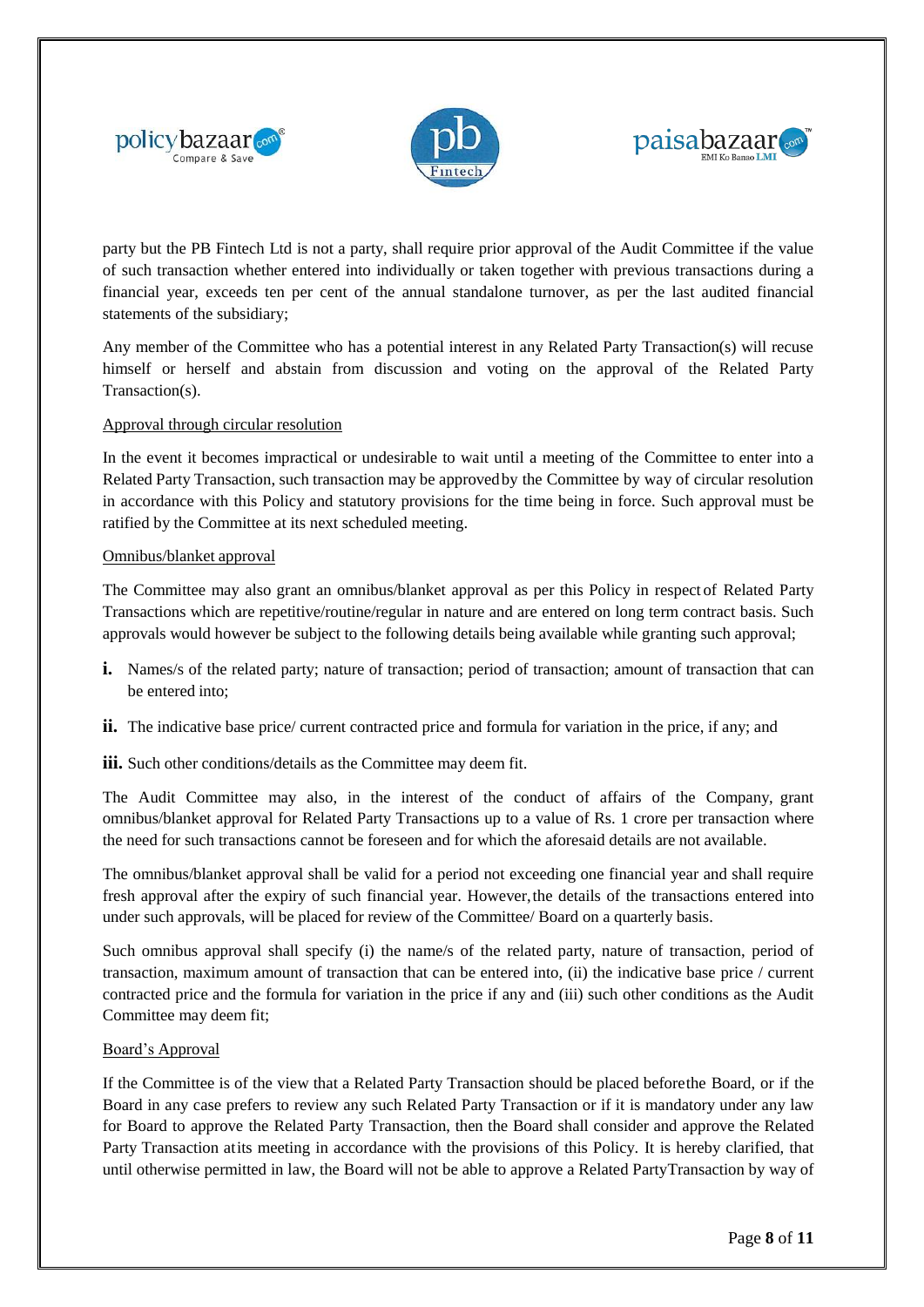





a circular resolution.

Shareholder's Approval

All material related party transactions and subsequent material modifications shall require approval of the shareholders through resolution and no related party shall vote to approve such resolutions whether the entity is a related party to the particular transaction or not. All Related Party Transactions in excess of the limits prescribed under the Section 188 of the Companies Act, 2013 and the Rules made thereunder, which are not in the ordinary course of business or not on Arm's Length basis shall also require prior approval of the shareholders through special resolution and the Related Parties shall abstain from voting on such resolution.

Information to be provided to the Audit Committee/ Board for approval:

To review a Related Party Transaction, the Committee/ Board must be provided with allrelevant material information of the Related Party Transaction like:

a) The name of the related party and nature of relationship

b) The nature, duration of the contract and particulars of the contract orarrangement

c)The material terms of the contract or arrangement including the value, if any;

d) Any advance paid or received for the contract or arrangement, if any;

e) The manner of determining the pricing and other commercial terms, bothincluded as part of contract and not considered as part of the contract.

f)Whether all factors relevant to the contract have been considered, if not, the details of factors not considered with the rationale for not considering those factors; and

g) Any other information relevant or important for the Board to take a decision onthe proposed transaction.

in addition to the justification on arms' length/ in the ordinary course of business and the benefits to the Company and to the Related Party.

In determining whether to approve a Related Party Transaction, the Committee will consider the following factors, among others, to the extent relevant to the Related Party Transaction:

- (i) Whether the terms of the Related Party Transaction are fair and on arm's length basis to the Company and would apply on the same basis if the transaction did not involve a Related Party;
- (ii) Whether the Related Party Transaction would affect the independence of the Director/KMP;
- (iii) Whether the proposed transaction includes any potential reputational risk issues that may arise as a result of or in connection with the proposed transaction; and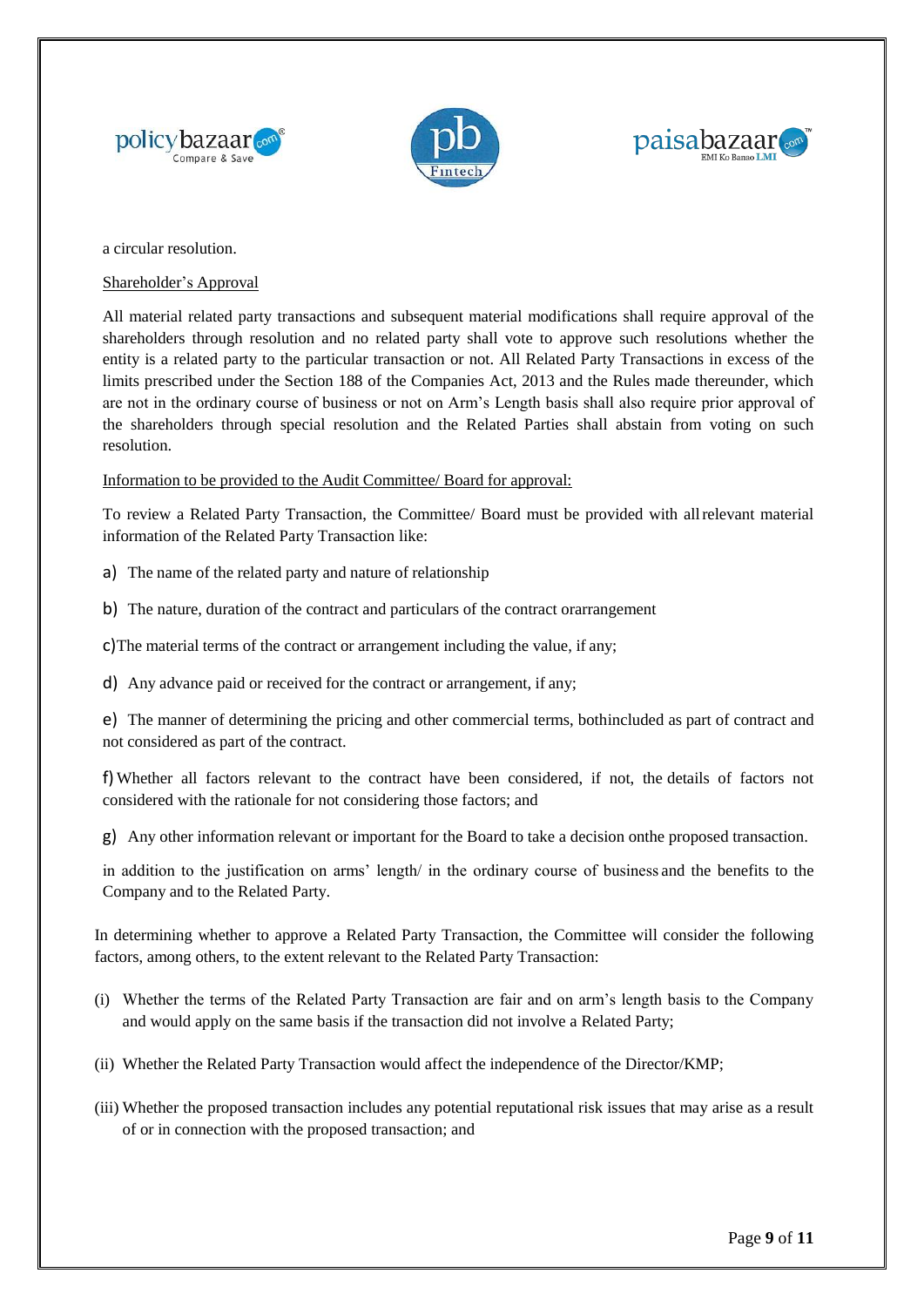





- (iv) Whether the Related Party Transaction is in the nature of conflict of interest for any Director or Key Managerial Personnel of the Company, taking into account the size of the transaction, the overall financial position of the Director or other Related Party, the direct or indirect nature of the Directors, Key Managerial Personnel's or other Related Party's interest in the transaction and the ongoing nature of any proposed relationship and any other factors the Board/Committee deems relevant.
- (v) Whether there are any compelling business reasons / rationale for the Company to enter into the Related Party Transaction and the nature of alternative transactions, if any;
- (vi) Whether the Company was notified about the Related Party Transaction before its commencement and if not, why pre-approval was not sought and whether subsequent ratification is allowed and would be detrimental to the Company

#### **4.4. Exemptions:**

- **a)** Subject to the applicable laws, approval of the audit committee would notbe required for the Related Party Transactions entered into by the Company with its wholly owned subsidiaries, whose accounts are consolidated with the Company and place before the shareholders at thegeneral meeting for approval.
- **b)** Subject to the applicable laws, approval of the board would not be required for the Related Party Transactions which are in the ordinarycourse of Company's business and entered on Arm's Length basis.

#### **5. Related Party Transactions not approved under this Policy**

In the event, the Company becomes aware of a Related Party Transaction with a Related Party that has not been approved under this Policy, the matter shall be reviewed by theCommittee or the Board as may be required in accordance with this Policy. The Committee, or the Board, as the case may be, shall consider all of the relevant facts andcircumstances regarding the Related Party Transaction, and shall evaluate all options available to the Company, including ratification, revision or termination of the Related Party Transaction. The Committee, or the Board, as the case may be, shall also examinethe facts and circumstances pertaining to the failure of reporting.

In any case, where the Committee, Board or the shareholders, as the case may be, determines not to ratify a Related Party Transaction that has been commenced without approval, the Committee or the Board, as appropriate, may direct additional actions including, but not limited to, immediate discontinuation or rescission of the transaction.In connection with any review of a Related Party Transaction, the Committee, or the Board, as the case may be, has authority to modify or waive any procedural requirements of this Policy.

#### **6. Disclosure**

Details of all material transactions with related parties shall be disclosed quarterly along with the compliance report on corporate governance.

The company will make disclosures in compliance with the Accounting Standard and other applicable law on "Related Party Disclosures" in its Annual Report. The Policy shall be disclosed on the company's website